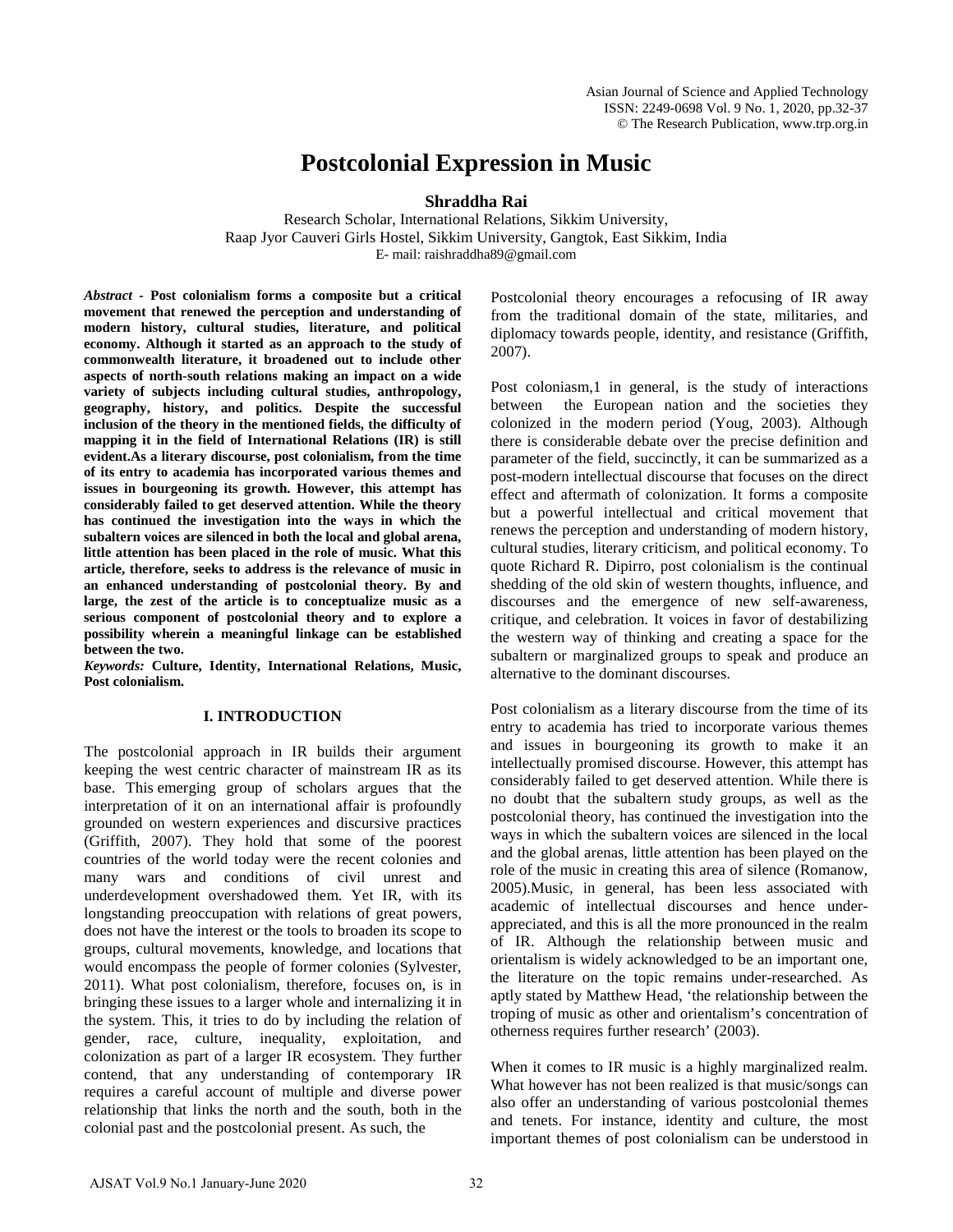proper if it is juxtaposed with music, as music too is a reflection of one's identity and culture. Similarly, other themes important to the theory can also be explained indepth thorough careful analysis and interpretation of postcolonial songs and music. Such an effort will not only enrich the discipline but will also make it vibrant and interesting. This is important considering the fact that post colonialism still remains in a peripheral zone as far as the study of IR is concerned. In fact, such an attempt has already been made by some African scholars who have taken up music as an important tool for highlighting the unequal power relation and dominance that exist between the north and south. Therefore, based on this premise and mostly depending on secondary sources such as books and articles, what this article attempts to do, is to problematize this exclusion and offer an explanation to show that music in actuality can offer a great deal to a more comprehensive understanding of postcolonial theory.

### **II. BRIDGING POSTCOLONIALISM AND MUSIC**

Reviewing the history of mankind helps us to understand that cultural forces such as literature, music, art, drama, language, storytelling and dance forms play an important role in bringing consciousness among the people i.e. of its cultural uniqueness and collective identity, which makes them different from the others.

These powerful forces were at time, used as a mode of expression of protest against oppression, exploitation, and colonialism<sup>2</sup>. Of these cultural forms, history has proven to show that music has profoundly shaped the goals and objectives of people moving towards a collective identity, cultural nationalism, and political independence.

Music, in general, has immense worth for our society and has been an integral part of human beings and its culture since its evolution. Not only has it been used as a mode of entertainment but also as a portrayal of one's culture and traditions. Needless to say that it is deeply embedded in human culture; and just as there isn't a culture that does not have a language, there isn't one that does not have music.

Music, as noted by Cook, 'somehow seems to be natural, to exist as something apart- and yet suffused with human values, with one's sense of what is good or bad, right or wrong. Music, as noted by Cook, 'somehow seems to be natural, to exist as something apart- and yet suffused with human values, with one's sense of what is good or bad, right or wrong. 'Moreover, music encompasses elements that take as many forms as there are cultural or subcultural identities. Thus, when we speak of music we are talking about a multiplicity of activities and experiences such as food, location, culture, etc (cook, 2005).

A socially contextualized analysis provided by Ballantine (1993), Erlmann (1991), and Taylor (1995) places music in a historical, political, and social matrix with an understanding that goes beyond the musical notes with close linkage with culture, identity, location, etc. Placing it in the context of post colonialism it is important to note that while there is no direct bearing of music with the theory, it nevertheless provides a setting for its interpretation. Music as such can be taken as an invaluable reference point in understanding, analyzing, and reflecting postcolonial tenets, themes, and concepts or in brief postcolonial theory in totality.

Post colonialism as a theory deals with varied concepts such as identity, culture, hybridity, ethnicity, authenticity, mimicry, resistance, etc. It is important to understand that many of these concepts overlap in its understanding and usages with subtle differences in its categorization. Therefore it should come as no surprise if the narratives below overlap while addressing these concepts parallel to music.

'Identity' is one of the key themes addressed by postcolonial theory, which is expressed in myriad ways. The clothes we wear, the food we eat, and the languages we speak are all an outward projection of who we are (Miller and Shahriari, 2009). Initially, biological factors, namely race and sex were often cited as the source of a person's identity; but in the contemporary world, cultural factors are held equally important. Music as such is an expression of one's identity and plays a fundamental role in its assertion. In many cultures, the expression of identity through music is an essential aspect of daily life wherein the individual uses it as a way to assert their unique ethnic identities and qualities in relation to others. Understanding and appreciating musical activities can be considered as an important part of getting to know how a person from different culture thinks or act (Miller and Shahriari, 2009).

An example of the assertion of one's identity through music in contemporary time can be taken of Jamaica, wherein music played a vital role in furnishing emotion and ideological cohesion, fuelling the excitement and sustainability of nationalism identification leading up to and following independence (Freeland, 2012). The employment of musical form 'Ska' in a national struggle movement generated a sense of nationalism and provided strength for independence that sustained throughout the manifestation. Popular songs produced then, such as, A1 T. Joe's 'Rise Jamaica Rise; Independence Time is Here', Lord Creator's 'Independent Jamaica' and Derrick Morgan's 'Forward March', created a metaphorical and emotional meaning, which created a platform through which the Jamaicans expressed their dissatisfaction with the political and cultural priorities practiced in Jamaica and the Caribbean. Musicians in Jamaica evoked an awareness of their socio-structural realities and prospects for the future while the general populace, in turn, imbibed the messages and rhythms from music in their everyday lives. Postolonial Expression in Music<br>connect of port colonialism it is important to note that which<br>connect of port colonialism it is important to note that which<br>there is no direct beating of music with the those of<br>measurable

Rex Nettle ford, in his writing on 'Caribbean identity', advocated, that there is a fundamental link between culture and people that are rooted in their historical experiences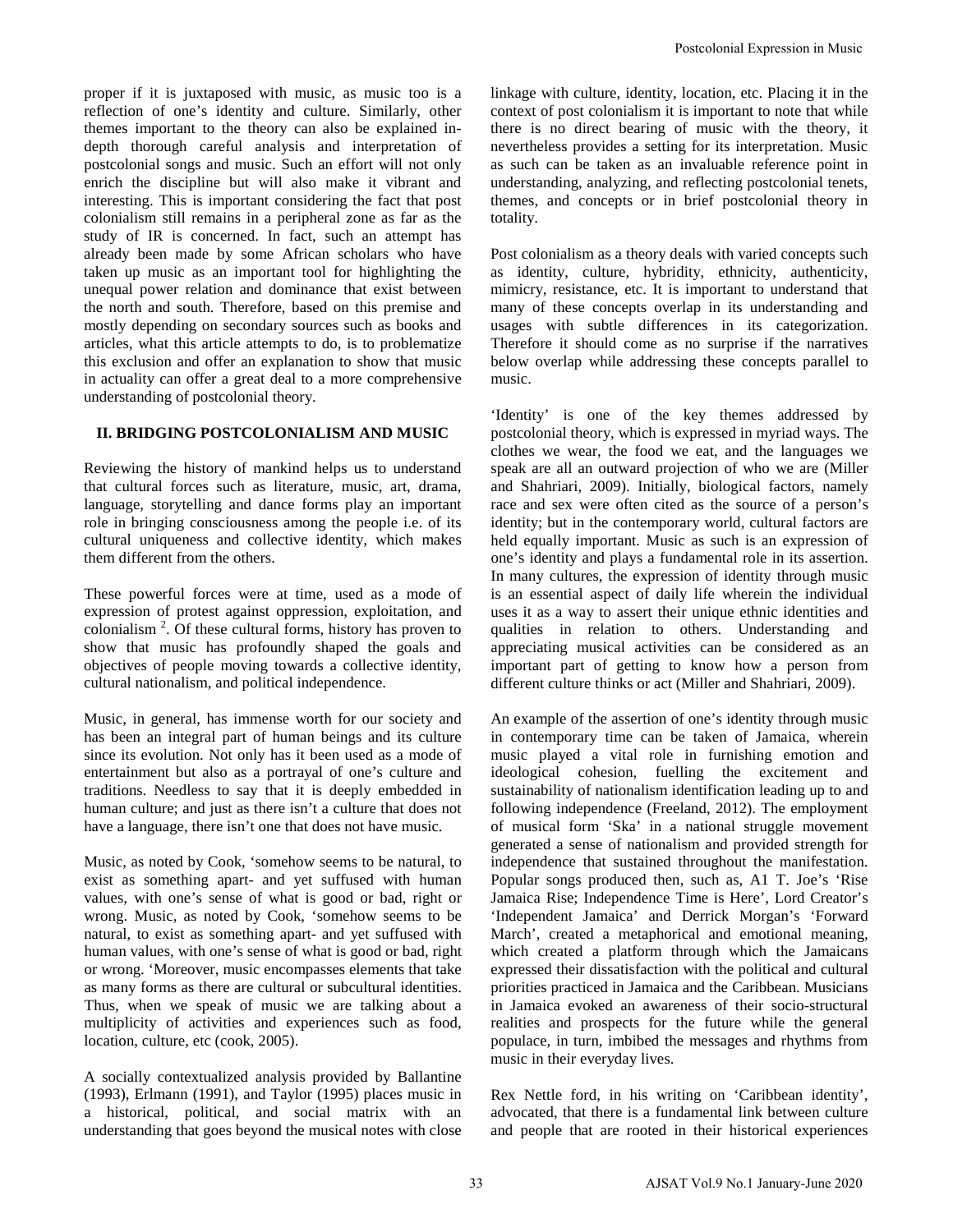(1985). The cultural arts he argued, forms the basis of the resistance and cultural survival, and should, therefore, be expressed in ways that advance self-awareness and social changes as the creative imagination lay beyond the clutches of the worst kind of oppressor (Nettleford, 1985). In the song 'Freedom' by Eccles, we find enough expression on subjugation and the desire for independence, which can be discerned from the following lines: 'Freedom oh freedom, well I want freedom over me, before I be a slave, I skip over my grave and go home to my father and be free, No more crying, no more crying, No more crying over me, before I be a slave, I skip over my grave….'

The indigenous 'Yolngu' in Australia can be taken as another instance who vigorously used music and its performance to 'maintain a separate identity' in order to resist colonial influence. This was done by asserting a cultural ideology of youthu-yindi/mother-child relationship wherein music was used as a tool to structure both the external and internal relationship. The tribe openly called for unifying ancestry knowledge to strengthen their identity while actively speaking out against Euro-Australian political power (Strokes, 1994). A quote by Stephen Yunupingu; *'Through words and feelings in the song we show our political history. We claim the river and the land through song. You can change the song but not the land. The land is our marr (essence)- it stays forever,'* helps us to understand the importance of songs in their expression of demand and their rights and undeniably unique identity.

For postcolonial scholars, 'culture' is another important focal point. For Franz Fanon, under colonialism, western culture was deemed to be superior to the local indigenous culture of the colonized. This created a strong sense of inferiority complex among the colonised, consciously forcing them to become alien to their own culture. Likewise, Edward Said in his celebrated work 'Culture and Imperialism' explains, how 'the cultural representation were central to the process of colonizing others land, and then again to the process of obtaining independence from the colonizer' (Said, 1997). Thus, he asserts, that postcolonial independence involved not only the recovery of geographical territory but also the reclamation of one's culture. When interpreted from the prism of music it can be understood that the superiority projection does not necessarily cease with a cultural assertion but bypass other areas too. If we analyze the global music scenario the nonwestern music is not given its due importance, with most of the charts dominated by the western musician and little to almost no representation of the artist belonging to other or nonwestern world. This has forced the non-western musician to adopt or incorporate western style into their own which has not only made them ignorant of their own musical forms but have made their music hybrid which when brought out to the world has been justified through the narrative of fusion(Taylor, 1997). The implication of such fusion is that the indigenous music has lost its relevance in a fast track pace to oblivion. Shraddha Rai<br>
1985). The cultural arts he argued, forms the hasis of the<br>
1985). The cultural artist he argued, forms the basis of the<br>
signessesd in ways that advance aclid anoid), therefore, be<br>
signessesd in ways that

Music as a tool has often been accepted to be used by the west to promote and propagate western culture. In fact for Salaman Rushdie, music is 'precisely one of those viruses with which the almighty west has infected the east, one of the greatest weapons of cultural imperialism' (Rushdie, 1999). Further, Theodor Adorno in his concept of 'culture industry' explains how culture is being commoditized and imposed upon the people making them a passive consumer. In the making of these industries, big corporate are involved consciously allowing the market to intervene and help spread the ideology of particular location (Strokes, 1994). In the midst of growing trends to commercialize local cultures through popular festivals and performances an indigenous understanding of the place and culture is divorced from the experience and left behind for the benefit of becoming a palatable commodity for both the local and global audiences. For both the bands and fans alike, music that emerges from this amalgamation actually silences any genuine national voice, for the power and the influence of the British and American music continually play over the spaces where the native might speak (Strokes, 1994).

Akin to both identity and culture is the concept of hybridity, which is referred to as an important yet contested theme in the postcolonial theory. It was first placed at the heart of postcolonial studies by Ashish Nandy in his work, *The intimate enemy: loss and recovery of self under colonialism*, wherein he has stated, that 'colonialism, first of all, is a matter of consciousness and needs to be defeated ultimately in the mind of men' (1983). The psychological and cultural impact, rather than the political or economic are placed at the heart of analysis, drawing attention to the continuity and longevity of colonial power as embedded in the postcolonial self.

Hybridity in post colonialism is mostly associated with Homi Bhabha who through the usage of the term has exposed the unauthentic nature of identity in one hand, and the failure of the west to completely dominate the east, on the other. According to Ashcroft, 'hybridity has holistic implication and applies to linguistic, cultural, political and racial form, with reference to the creation of new transcultural form within the contact zone produced by colonization' (2007). The term in this sense has both negative and positive implication as an understanding of it requires consideration of both the colonizer and the colonized. While Robert Young emphasizes on the negative attribution of hybridity in playing its part on influencing the colonial discourse on racism, others such as Ashcroft and Bhabha focuses on positive, professing it as a strength rather than weakness with mutuality of the process free from replication of past model of oppressor obliterating the oppressed(Ashcroft, 2007).

Interpreted through the prism of music, hybridity connotes to a creation of a new world sound that cannot be compartmentalized according to the land, language, and political borders. It relates to mixing and combining various musical forms in the moment of cultural exchange.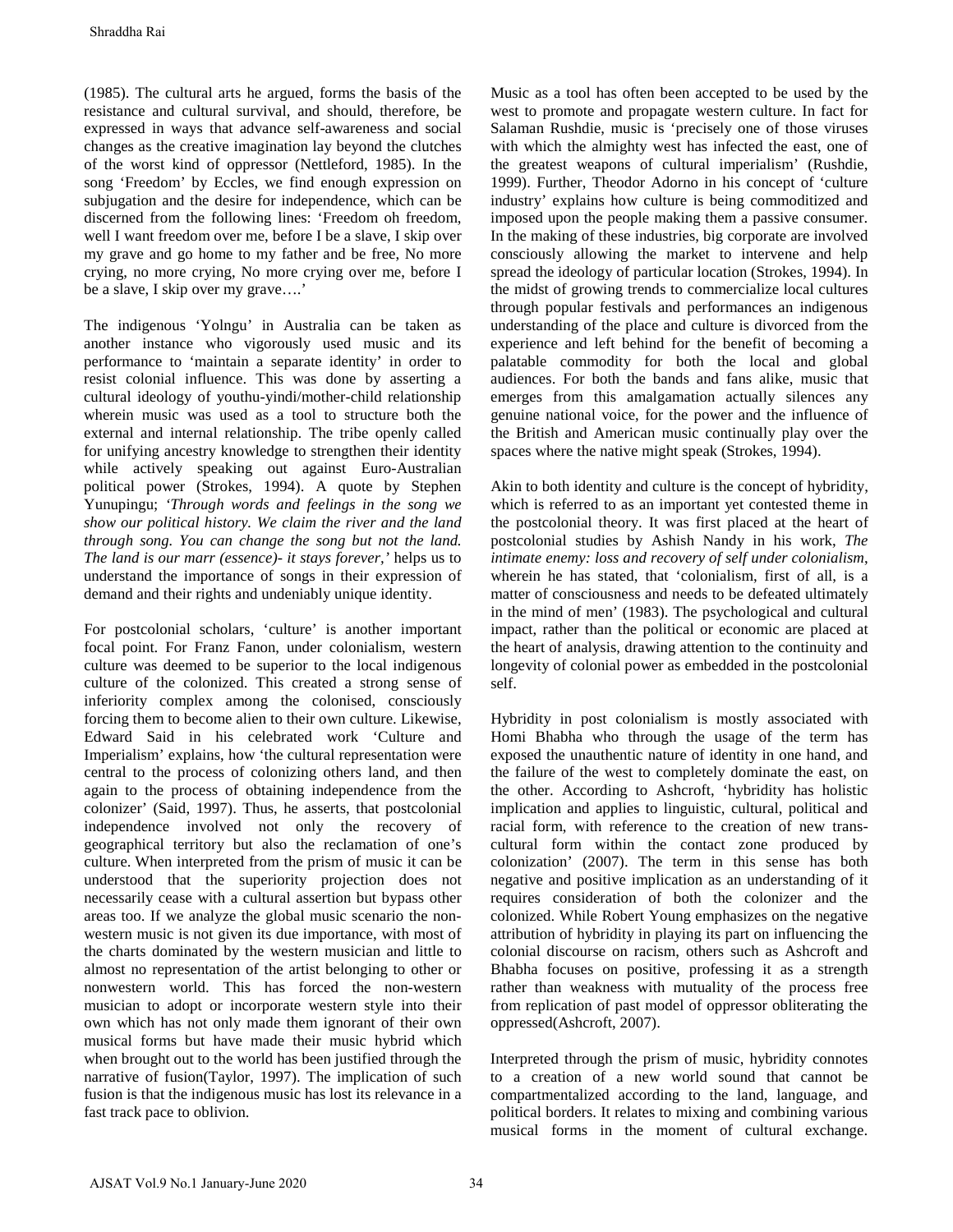However, this exchange tilts more towards west influencing the 'others' leading to what Edward Said professes as 'cultural imperialism'. Hybridity in music, therefore, can result in withering away from authenticity. It can be seen as a cultural invasion that has effectively and progressively flourished in the postcolonial world. Just as there has been the institutionalization of clothes, products, and food, music too is being institutionalized.

The narratives of successful postcolonial musicians reveal an inclination toward hybridity and toward the inevitable westernizing of local and national music, where the subaltern voice is again silenced. However, hybridity in music too has its own inherent ambivalence, as it also signifies the failure of the colonizer to fully dominate its subject and show their creativity and resilience (Griffith, 2007). This can be aptly illustrated by the non-western musical bands who although have adopted the western style of music yet cling tenaciously to their own native music. Ravi Shankar and Zakir Hussain two of the big names from the Indian music industry, for instance, have been instrumental in fusing classical Indian music with western sounds by collaborating with various western artists, but at the same time keeping the soul of the music via traditional Indian instrument intact. Thus says Bhabha, 'mastery is constantly asserted, but always incomplete always slipping' (Ashcroft, 2007). However, it is important to note that hybridity in music has its own inherent ambivalence i.e. while some are of the view that mixing of culture and producing a hybrid form goes parallel with the globalization of cultural forms, other views it in a way that threatens and gives way to the silencing of marginalized voices, making their culture redundant.

Ethnicity is another important theme of post colonialism. The term is closely associated with the notion that postcolonial identities are of hybrid nature. Useful as this may be, it is nevertheless important to understand that the concept of ethnicity and identity has changed progressively. While ethnic groups were once understood as being culturally isolated, lasting effects of colonialism, as well as the change in cultural flows worldwide, have rendered this way of thinking obsolete. In today's world, many people are reshaping their own identities in a constant negotiation between their ethnic roots and their present-day existence in modern, postcolonial society.

To trace the element of ethnicity in the realm of music, in 'don't sell your black man's stool to sit on a white man's chair: negotiating identity through performance in Suriname's Ala Kondre Dron Ensemble,' Caleb Bannet, seeks to examine the process of identity negotiation through music making with the Ala Kondre  $Dron<sup>4</sup>$  (All country drums) ensembleof the Suriname crate by late Henk Tion, the group performs at a regional festival as a representation of Pan-suriname identity.

Bennet demonstrates, how through the process of planning, rehearsing, and performing the group members come to understand their own ethnic boundaries as well as those of Suriname's other ethnic group. Through this process, Ala Kondre Dron has managed to create both the music and identity that is uniquely Suriname's while at the same time maintaining strong ties to the ethnic roots that makes up this richly diverse postcolonial society. Thus, ethnicity as Edwin Ardener points, 'is positively demanded to be seen from the inside,' which also holds true for a musical strategy as it can never be understood outside the wider power relation in which they are embedded (Strokes, 1994). Therefore, understanding the local condition and language becomes important to understand the practices and meanings attached to it.

Authenticity is another concept which constantly finds its place in the postcolonial debate. The idea of authentic culture is one that has been persistent in debates concerning postcolonial cultural production. In particular, the demand for a rejection of the influence of the colonial period in programs of decolonization has invoked the idea that certain forms and practices are 'inauthentic' and that there is a need for the recuperation of authentic pre-colonial tradition and customs (Ashcrofft, 2007). However, the problem with such a claim to cultural authenticity is that they often become entangled in an essential cultural position in which fixed practices become ionized as authentically indigenous and 'others' are excluded as hybridized or contaminated. This has in its corollary the danger of ignoring the possibility that culture may develop and change as their condition changes. However, authenticity as an idea cannot be neglected as in certain cases; the cultural authenticity of certain groups or regions plays an important role in asserting one's unique identity. Tibetans in exile all over the world, using their cultural identity as a unifying force in their resistance against China and its domination can be taken as a case in point. Postcolonial Expression in Music<br>Normane's other ethnic groon. Through this process, All<br>Solity Kondre Drow has managed to create both the runsic in<br>animating strong ties to the centric both the music in<br>animating strong t

In music, authenticity relates to an assumption of the original, untainted way of music king and sounding. Though postcolonial musicians claim of authenticity, it cannot be denied that the music they produce is replete with hybridity and any effort to authenticate their music has proven to be more or less failure. This can be attributed to the depleting interest among the listeners who favor western over their own indigenous music, which have again been strengthened by the western music industries by celebrating hybridity and debunking the idea of musical authenticity. However, it is imperative to note that it is always the natives and the nonwestern music that is branded as a hybrid. Musicians at the metropolis rarely make music that is heard as hybrid and even if they do, they are placed in a more prestigious category and praised, as was Paul Simon for 'Graceland': 'Simon reinvented himself artistically and successfully engineered a creative re-birth' (Taylor, 1997). These musicians who collaborate with musician from other parts of the world are never described as makers of hybrids and demands of authenticity are not made of them and their music (Taylor, 1997).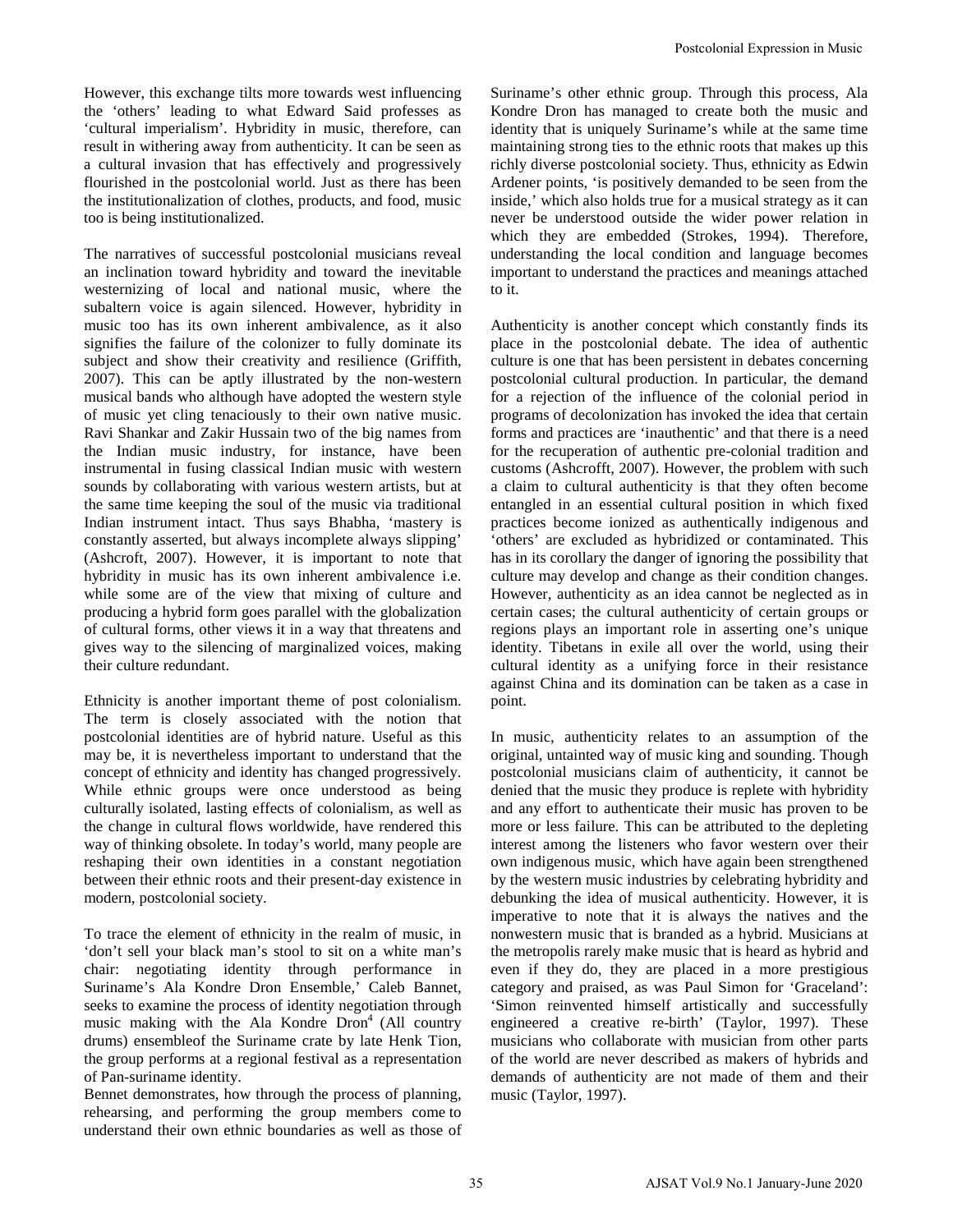Mimicry is another concept that is crucial for understanding post colonialism. The concept, similar to that of hybridity addresses the ambivalent relationship between the colonizer and the colonized. Homi Bhabha describes mimicry as 'the process by which the colonized subject is reproduced as almost the same, but not quite.' While the colonial discourse encourages the colonized subject to mimic the colonizer by adopting their cultural habit, assumption, institution, and values; the result is never a simple reproduction of those traits but a blurred copy of the colonizer that can be quite threatening (Abrahamsen, 2007). This is because mimicry as Bhabha asserts is never far from mockery. Through this process of cultural modification and reform emerges what Bhabha calls as a 'mimic man' embodying a figure who replicates the behavior of the colonizer, yet remain 'native'.

Reflection of a characteristic of mimicry can be witnessed in most of the bands (both major and minor) operating in the world today, where the link between the native music and western form is celebrated by both the music critics and fans alike. This can be seen in the local band's own desire to retain and mix national and traditional music with the western musical forms, consciously infusing the English language. The fans and the musician, indeed become 'appropriate object of a colonialist chain of command, authorized versions of otherness', as they consume and generate a cultural product, which both aligns them with the west and simultaneously produces them as 'mimic men' and the other (Romanow, 2005). Therefore, the postcolonial musicians re-enact colonial mimicry, where the desire to emerge as authentic through mimicry through a process of writing and repletion is the final irony of partial representation. This attribution is seen in today's musicians where the link between native music and western forms is celebrated to such an extent where they, to quote Bhabha, 'inscribe the colonial text erratically, eccentrically across body politics' (Romanow, 2005). It is therefore important to understand that the mimicked music which is being produced in the postcolonial nations, and sung primarily in English, creates a conflictual space wherein the postcolonial musicians sing in a language which is not theirs, their identity negotiated with the certainty of the power of the mimicked art form, their voice lost 'between the lines' (Romanow, 2005). In replicating the western models the subaltern voice of the postcolonial musician is drowned out by echoing the western voices which pervade the construction of the music in itself. This is what Bhabha calls 'the metonymies of presence'; 'those inappropriate signifiers of the colonial discourses-the difference between being English and being anglicized' (Romanow, 2005). Shraddha Rai<br>
Shraddha Rai<br>
Mimicry is another concept that is crucial for understanding<br>
ostical didresses the ambivalent relationship between the colonizer<br>
didresses the ambivalent relationship between the colonizer<br>
d

## **III. CONCLUSION**

Post colonialism as a theory highlights the concern of identity and culture which was mostly ignored by the mainstream IR theories. It, similar to most post-positivist theories help shift focus from a static view of IR to more a dynamic one, encompassing a vibrant socio-cultural understanding of world politics. It also brings to attention

the concern of the first world- third world relationship which was unaccounted for, bringing the third world into the purview of IR. Although important in its own right, the main concern of this paper is to highlight the importance of music in a better understanding of the theory and to expose the binaristic relationship between the first and third worlds to be prevalent in the realm of music too. Although the above-mentioned issues dealt by postcolonial theory have helped create idiosyncratic terms which have a close bearing with postcolonial music, what has not been considered is how music can offer a great deal to a more comprehensive understanding of postcolonial theory. Therefore, what this work has attempted to do in a nutshell is to establish a meaningful linkage between post colonialism and music.

### *End Notes*

- 1. It is imperative to understand the ambiguity inherent in the term as it is expressed in two different ways- postcolonialism and post colonialism. These two words connote a different meaning. The hyphenated term postcolonialism seems more appropriate to denote a particular historical period or epoch, like those suggested by phrases such as 'after colonialism' or after independence or the end of an empire (Mcleod, 2011). However, the other term stands not just in terms of strict historical periodisation, but refer to disparate forms of representation, practices, and values. Hence, it becomes important to accept the plural nature of the word post colonialism, as it does not simply imply the period after the colonial era or decolonisation but entails a much more vivid and in depth study of it as epistemology, ethics and politics-addressing the matter of identity, gender, race and ethnicity.
- 2. Indian Peoples Theatre Association (1943) can be taken as one of the instance of the earliest attempt to use cultural forms as a systematic articulation of protest. The movement is said to have roots deep down in the cultural awakening of the masses of India catering to revive the rich but lost cultural heritage by re-interpreting, adopting, and finally integrating among the people.
- 3. Music also serves to function as a symbol of national or regional integrity; for instance, émigré or expatriate communities cling tenaciously to their traditional music in order to preserve their identity in foreign countries.
- 4. Ala Kondre Dron is a group made up of members from the major ethnic group such as Maroon, East Indians, Creole, Amerindian, Javanese and Chinese.

#### **REFERENCES**

- [1] Abrahamsen and Rita, "Post colonialism' in martin Griffith," eds, *International Relations Theory for the Twenty-First Century: An Introduction.* Routledge, New York. 2007.
- [2] Ashcroft, Bill, Gareth Griffiths and Helen Tiffin, "Post-Colonial Studies: The Key Concepts (Second Edition),"*Routledge*, New York. 2007.
- [3] Boehmer and Elleke , *Colonial and Postcolonial Literature,* (second edition) Oxford University Press, Oxford, 2005.